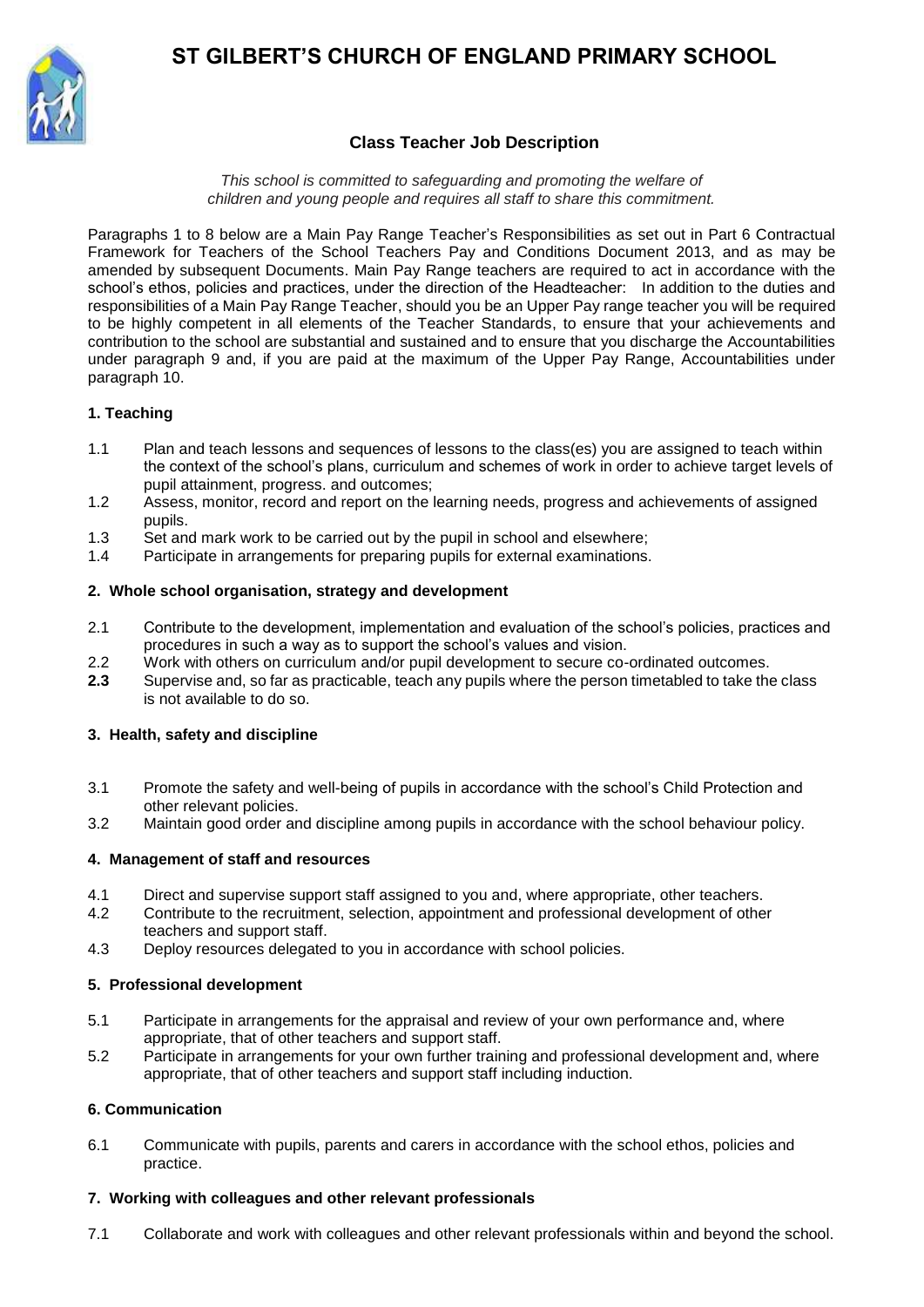7.2 Participating in administrative and organisational tasks, including the direction or supervision of persons providing support for the teachers in the school, which require the exercise of your professional skills and judgment.

## 8. **Fulfil wider professional responsibilities**

8.1 Make a positive contribution to the wider life and ethos of the school;

## 9. **Upper Pay Range Accountabilities**

- 9.1 Contribute significantly, where appropriate, to implementing workplace policies and practice and to promoting collective responsibility for their implementation.
- 9.2 Have an extensive knowledge and understanding of how to use and adapt a range of teaching, learning and behaviour management strategies, including how to personalise learning to provide opportunities for all learners to achieve their potential.
- 9.3 Have an extensive knowledge and well-informed understanding of the assessment requirements and arrangements for the subjects/curriculum areas you teach, including those related to public examinations and qualifications.
- 9.4 Have up-to-date knowledge and understanding of the different types of qualifications and specifications and their suitability for meeting learners' needs.
- 9.5 Have a more developed knowledge and understanding of your subjects/curriculum areas and related pedagogy including how learning progresses within them than a Main Pay Range teacher.
- 9.6 Have sufficient depth of knowledge and experience to be able to give advice to colleagues on the development and well-being of children and young people.
- 9.7 Be flexible, creative and adept at designing learning sequences within lessons and across lessons that are effective and consistently well-matched to learning objectives and the needs of learners and which integrate recent developments, including those relating to subject/curriculum knowledge.
- 9.8 Provide coaching and mentoring to other teachers, give advice to them and demonstrate to them effective teaching practice in order to help them meet the relevant standards and develop their teaching practice

## **10. Additional Accountabilities for the Maximum of the Upper Pay Range**

In addition to the requirements of a Main Pay Range teacher and an Upper Pay Range teacher, teachers paid at the maximum of the Upper Pay Range are required to ensure that they:

- 10.1 Play a critical role in the life of the school.
- 10.2 Provide a role model for teaching and learning.
- 10.3 Make a distinctive contribution to the raising of pupil standards.
- 10.4 Contribute effectively to the work of the wider team.
- 10.5 Take advantage of appropriate opportunities for professional development and use the outcomes effectively to improve pupils' learning.

Specific details of the accountabilities (eg which workplace policies under paragraph 9.1 above that the post holder will contribute to implementing and promoting) should be recorded below and reviewed annually by the appraiser.

This job description and related documents provide the standards and framework for Performance Management Objectives for an Upper Pay Range teacher which will be set under the school's Appraisal Policy before, or as soon as practicable after, the start of each appraisal period. The objectives set will be Specific, Measurable, Achievable, Realistic and Time-bound and will be appropriate to the teacher's role and level of experience. The appraiser and appraisee will seek to agree the objectives but, if that is not possible, the appraiser will determine the objectives. Objectives may be revised if circumstances change. The objectives set for each teacher will, if achieved, contribute to the school's plans for improving the school's educational provision and performance and improving the educational opportunities of pupils at that school.

As a term of your employment you may reasonably be expected to perform duties of a similar or related nature to those outlined in the job description.